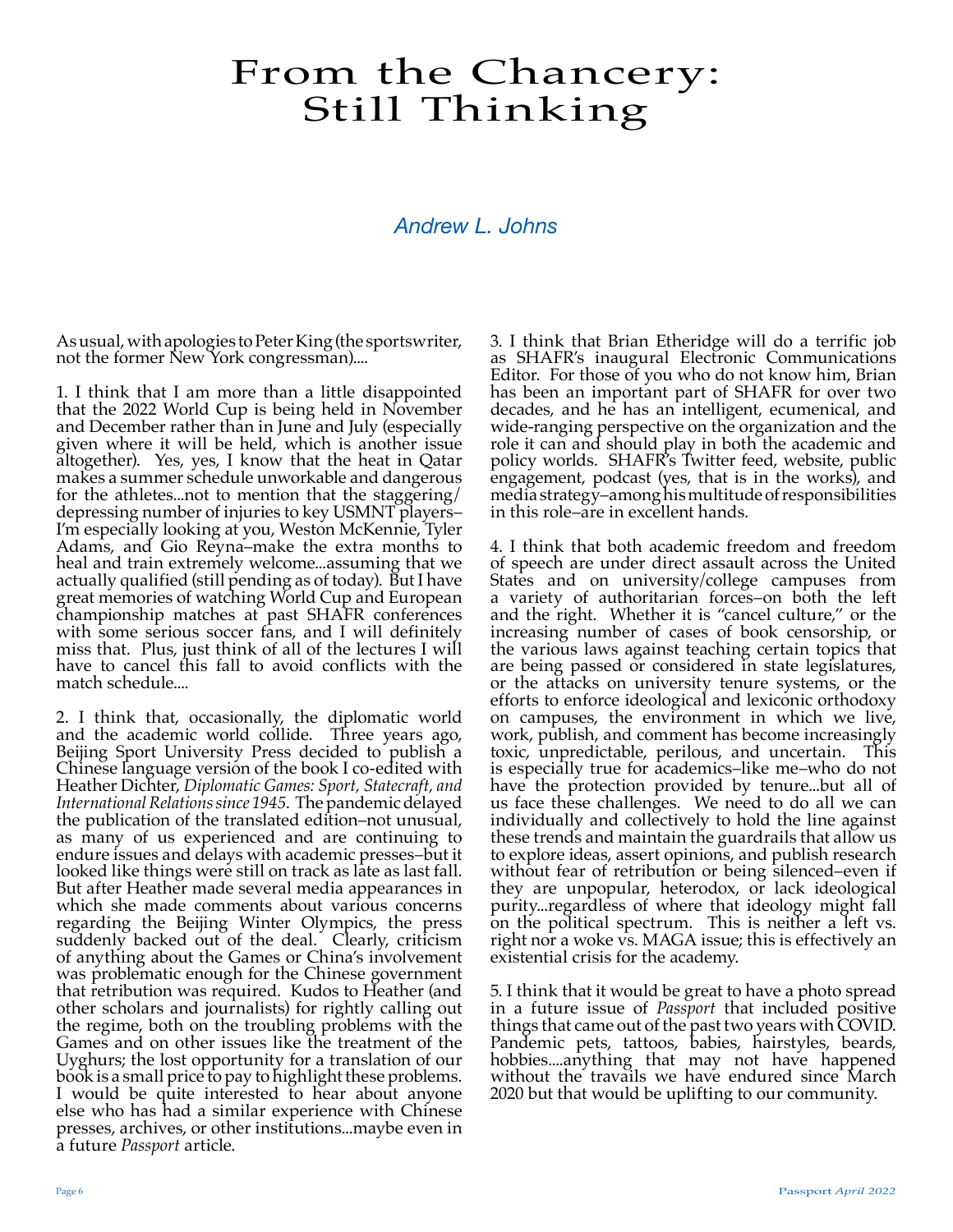6. I think that, by the time that you are reading this column in early April 2022, there will be about ten weeks until the SHAFR conference kicks off in New Orleans. I may or may not have purchased my plane tickets last December. I definitely have a countdown on my phone. I will be at the Westin all weekend (don't let that deter you from going to the conference)–eating beignets and jambalaya, listening to live music, and engaging in a few (OK, maybe more than a few) casinobased activities. If that weren't enough, the program put together by Emily Conroy-Krutz and Daniel Immerwahr looks terrific–especially since there will be actual panels with actual three-dimensional people with actual personal interaction in actual rooms; a social event at the World War II Museum, which, if you have never been there, is excellent; and Laura Belmonte's presidential address. I cannot be the only one who has three years of pent-up socializing ready to be released in and around the French Quarter...along with three years of comments posing as questions waiting to be unleashed on panelists at Tulane in June. *Laissez les bons temps rouler*.

7. I think that U.S. diplomacy over the past two decades has become more reactive and less innovative than at any point since the  $19<sup>th</sup>$  century. It will be fascinating to see the scholarship on the early 21st century as it develops as scholars grapple with this era, try to understand how and why this has occurred, and figure out what the short- and long-term ramifications will be for the country and the world.

8. I think that I am thrilled that SHAFR decided to create a Council seat specifically to represent the interests of members of the organization who are employed at teaching-centered institutions. While research is a major component of SHAFR's mission, teaching is the other half of that equation–and an aspect of the profession that has not been well represented in SHAFR's leadership over the years. IMHO, Molly Wood is the perfect person to serve as the inaugural Council member in this seat. If you have concerns or issues relating to teaching the history of U.S. foreign relations that you believe the organization should consider, let Molly know.

9. I think that I am also thrilled that SHAFR decided to make the Peter L. Hahn Distinguished Service Award an annual prize. There are so many members of the organization who deserved to be recognized for their extensive–and frequently unacknowledged– service that we could probably give this award out on a monthly basis. Thanks to everyone who gives generously of their limited time and energy; without that commitment, SHAFR could not function.

10. I think that the Biden administration's failure to keep faith with U.S. citizens and Afghani allies during the U.S. withdrawal in the summer of 2021 and in the months that have followed was a monumental and despicable failure of leadership. Full stop. Of course, that does not mitigate the problematic decisions of the previous two decades or excuse what the resurgent Taliban have done since assuming control over the country. But as one U.S. colonel angrily commented

as Afghans seeking to escape clung desperately to the outside of U.S. transports as they flew away, "Where is the moral courage?"

11. I think that the importance of viewpoint diversity cannot be overstated. Let's not be so arrogant (or delusional) as to believe that we have all of the right answers on every political, social, intellectual, or historiographical question and that anyone who disagrees with us is evil, uninformed, or misguided. Embrace Mill's Trident.

12. I think that we should all be aware of the fact that we have scores of SHAFR members who have faced a plethora of challenges over the past couple of years– and not all of them due to the pandemic. Serious physical and mental health concerns (both individual and family), employment issues, and existential crises of all stripes seem to have proliferated since we all last met in person at the Renaissance in June 2019. I know we all have our own concerns and that the pandemic has limited our bandwidth for a lot of extraneous things, but we should try to be sensitive to our friends and colleagues, and do what we can to support them in whatever they are dealing with. Most of the time, these problems are far more significant and carry far more weight than they will let on. Just listening and showing some empathy can sometimes make all the difference in the world.

13 I think that the perennial problem of access to historical documents should be of deep concern to all of us. The stories about Trump-era documents being destroyed, thrown away, or flushed down the toilet at the White House (not to mention being spirited out of the West Wing to Mar-a-Lago) are only the latest obstacles to scholars seeking to understand the history of U.S. foreign relations. The on-going changes to the presidential library system and document storage, the inexplicable desire of agencies to destroy documents after a mere seven years, and the evergreen problems relating to classification issues only exacerbate these concerns. Huge props to Richard Immerman for his yeoman efforts over the years with the Historical Advisory Committee; to SHAFR for joining CREW in its efforts at document preservation; to SHAFR's Committee on Historical Documentation for its work on these matters; and to everyone who has filed a FOIA request or worked to ensure government transparency and the continued access to documents that so many of us need for our work–and that we all need to keep the U.S. government accountable. I am deeply reluctant to support advocacy by SHAFR on many, if not most, issues, but the organization is absolutely right to take a leading role in confronting these problems.

14. I think that, as of this writing in late February 2022, that almost any comment on the Russian invasion of the Ukraine would be premature. But a couple of things do stand out: the willingness of Poland, the Czech Republic, and Sweden to forego the 2022 World Cup by refusing to play Russia in a qualifying playoff, which led to FIFA banning Russia from the competition; the Ukrainian Interior Ministry not only taking down road signs to confuse Russian troops but